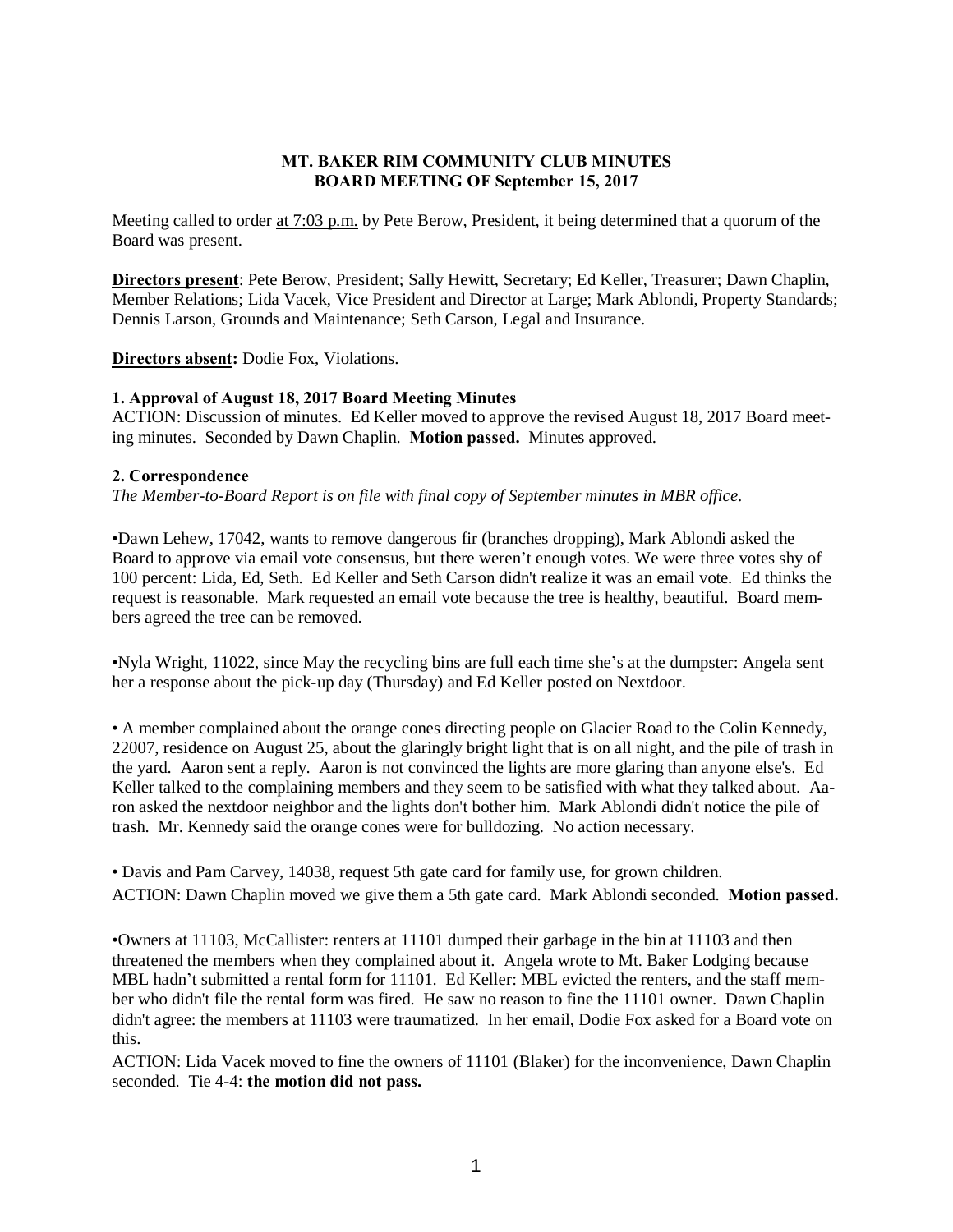•Everett Babbitt, 22009, for Property Standards: 6 ft. cedar fence request (drawing included). We follow Whatcom County code regarding fences. Mark Ablondi: we'll look at the drawing and make a decision.

•Clark Huber, 15018, for Property Standards: permission to put up fence to hide 19' travel trailer. Angela sent reply with our regulations. Ed Keller: travel trailers cannot be stored on MBR property. Only seasonal utility trailers can be stored. We need a follow-up letter to explain this.

•Lisa Beliveau, 22004, requests one smaller key fob w/no renter access. They already have 4 gate cards. Should be gate access only. Ed Keller recommended the request is denied at this point, reiterate no rentals for one year or they will be fined \$250 per incident. Who will reach out for more information: Christy. Aaron and Christy will follow up. After the Board meeting, we were informed Ms. Beliveau simply wanted to exchange one of her gate cards for a fob, which was approved. No vote is required for a gate card exchange.

•Marissa Beg, 15014, response after August meeting, she encourages MBR to come up with a policy regarding drones. She thinks there is support for restricting or banning drones. Dennis Larson: we should wait until WA state passes the drone-regulation bill. Pete Berow: we can do whatever we want, regardless of state regulations. Ed Keller: we don't need to fly drones here. Flying drones at the field and taking photos at the pool would not be appreciated. Ed said we should inform Ms. Beg we are researching the drone issue and will continue to work on the issue.

•Jim and Dodie Fox, 22006, request extra days storing their travel trailer on lot 18024. They will remove it by September 22.

ACTION: Lida Vacek moved to allow them the extra days. Pete Berow seconded. Motion passed. Seth Carson: if we don't hear anything after Sept. 22, we should contact them.

# 3. Directors' Reports

*Directors reports as submitted are on file with the September minutes. Additional comments are recorded here:*

a. President

No report.

b. Secretary

No report.

c. Treasurer

Ed Keller reported:

Income through August 31<sup>st</sup> continues to be above projected revenue. Any expenses over projected budget should be covered by additional revenue.

Current overall expenses are exactly at projected levels. There are some areas of increased expenses that should level out by the end of the year.

Capital improvements have begun and will be expensed separately from our general budget. The approved transfer of \$20,000.00 to our reserve accounts was completed. Total expenses for each Capital Improvement are expected to come in at or under budget.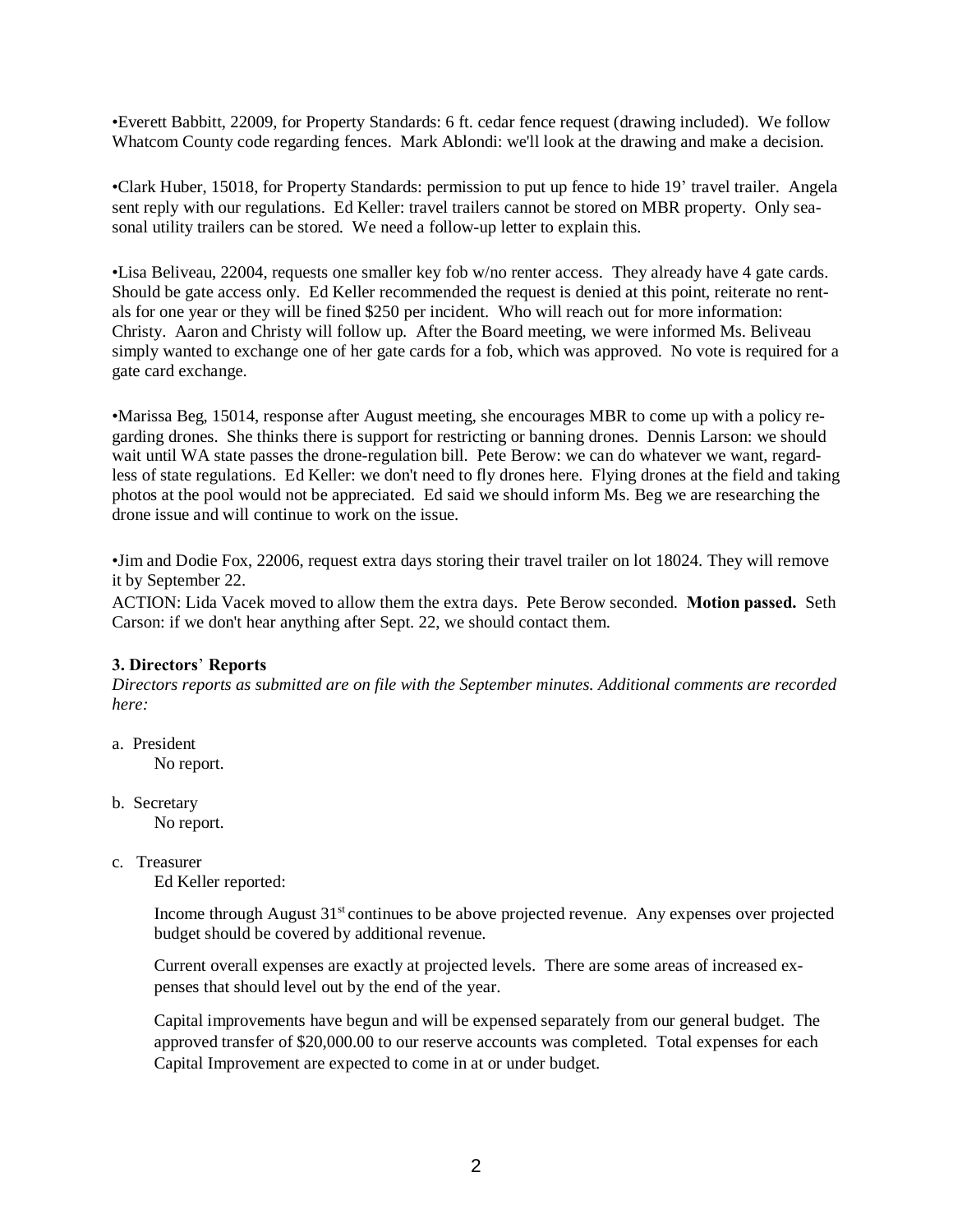All accounts through August 31<sup>st</sup> have been reconciled and reviewed by the Treasurer. Some minor expenses for Capital Improvements were paid from the general funds and an appropriate transfer will be made to correct this.

d. Legal and Insurance

Seth Carson said the new Dodge truck has been insured. He also prepared "good neighbor" letter samples (see New Business).

### e. Grounds and Maintenance

Dennis Larson said we're working on three projects: clubhouse heat installation, new siding on the clubhouse, and paving. Things are going well.

Dodge truck: We have purchased a new 2016 Dodge truck from Rim owner Bob Campbell (19037 Glacier Rim Dr.), owner of Karmart in Burlington, for \$40,860. This is well within the budgeted \$45,000. The truck should be delivered any day and will require modification to accommodate the snowplow, but this can likely be done and still stay within budget.

Clubhouse heat: West Mechanical is currently installing the new heating system in the clubhouse.

Paving: The paving work by Western Refinery Services was taking place this past Wednesday, and should be complete by now. We have decided to do only 2 of the sections this year, Picket Lane and Shuksan at Cedar Circle, for a cost of around \$16,000 and, hopefully, apply the remaining budget to next year's paving.

Clubhouse siding: Aaron and Ken have been working on replacing the siding by the entrance area of the clubhouse and are they are making good progress. The remainder of the clubhouse siding replacement will be done over the next three years.

Pool: The pool is closed for the installation of the clubhouse heat. Aaron may reopen it if the weather remains warm and dry.

f. Property Standards

Mark Ablondi said concerning 14029 Shuksan (owners Joe and Patricia Luciano): 12 conifer trees about 25 years old are tagged for cutting (4 on MBR property). Mark: they want to let more light in, maybe we can agree on taking every other tree. There are 4 trees in front and 8 in back. The member would pay. The trees are healthy — he assumes this is for aesthetics. Mark wants a vote before he meets with the member: Board members are okay with 1 MBR tree being removed. Mark thinks the second row of trees are on Mr. Luciano's property.

ACTION: Mark Ablondi moved we let them take 1 tree from the front row, Ed Keller seconded. Motion passed.

Aaron: Lots 19020, 21 (Tobin and Janie Booth) are being consolidated, so Glacier Water will give them one meter; the septic drain field is too close to potable water. Mark: we need to concentrate on keeping the location of the septic system on the street side of the property. Ed Keller stated they only need a variance. The proposed drain field will be within 5 front feet of the property line.

ACTION: Mark Ablondi moved to send a variance letter to Whatcom County Health Department, concurring with the proposed changes as previously outlined by WCHD and the Booth's. Ed Keller seconded. Motion passed.

Aaron asked if the Board is okay with utilities on Rim property. The Board is okay with utilities on Rim property.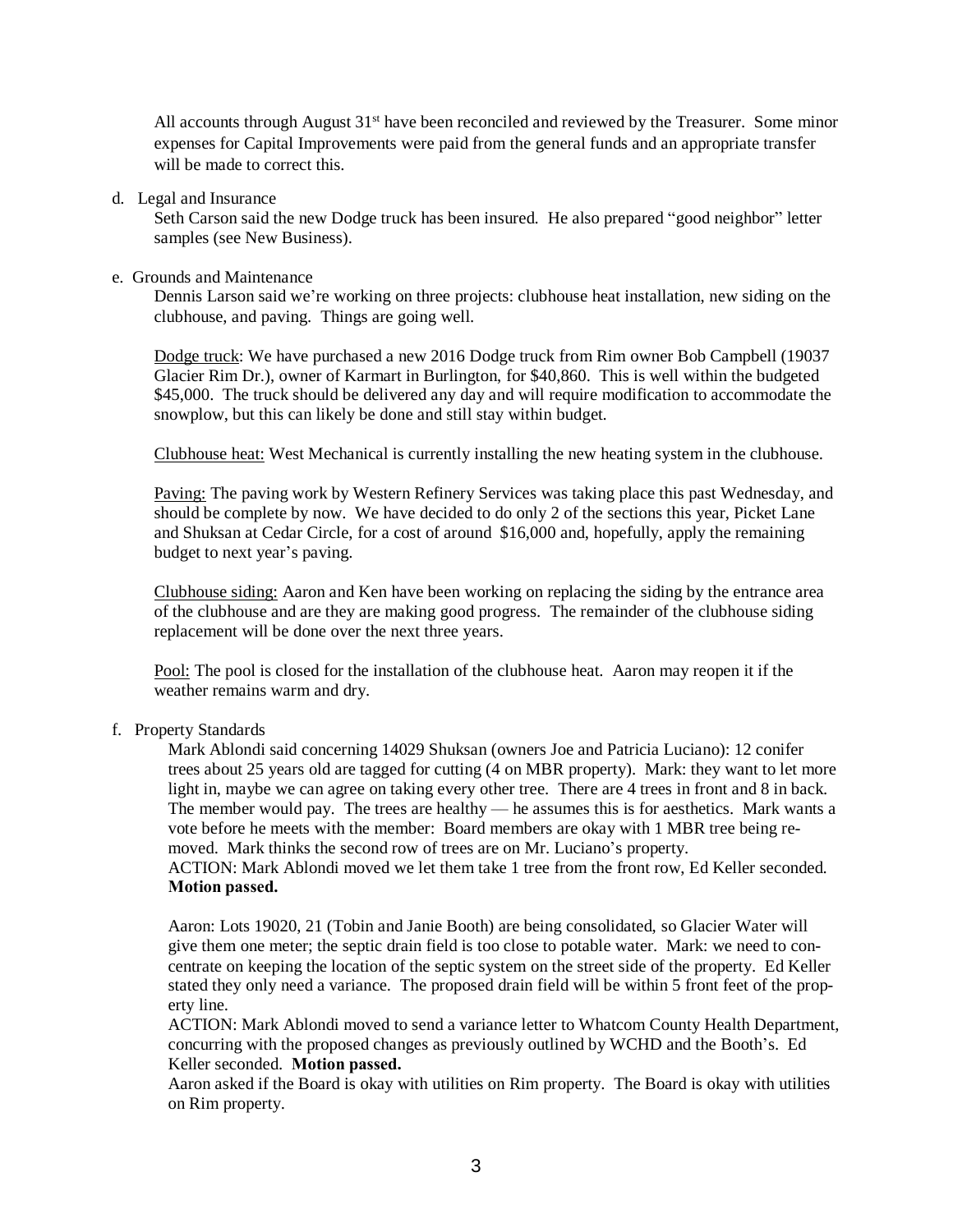11104 WELCOME (Emil URBAN): Request to cut large cedar with split crown (2017 winter storm damage) and large crack extending down trunk. Approved.

12011 SHUKSAN (Andy SROUGINIS): Pre-Whatcom County permit review of site and construction plan, all in order. Approved six large firs tagged for cut within house foundation. Request to bring gravel in for driveway, on hold till WC permit and MBR security deposit received.

14029 SHUKSAN (Joe LUCIANO): 12 trees tagged for cut. Four of these trees are within 25 ft. of road mid-crown. Of these, one tree is less than 6" diameter, remaining three trees over 6" diameter. Eight tagged trees are within 30 ft. of road crown. All eight trees are over 6" diameter. All trees appear planted. Plan to walk property with owner on Sept, 16. Request Board voice vote 9/15.

17042 ICEBERG (Dawn LEHEW): Permission to cut large healthy fir hosting chairlift by parking spot. Re: debris and limbs on car. Requested email vote on Aug. 22, six Board members responded with approval to cut. Three Board members did not respond. Request Board voice vote 9/15. (See Correspondence.)

19020-19021 GLACIER RIM (Tobin BOOTH): Pre-Whatcom County permit proposed Whatcom County Health Dept. letter per owner request. Request voice vote on attached letter at 9/15 meeting. (See above.)

22007 PINNACLE (Colin KENNEDY): Issued stop-building fence letter on Aug. 19, 2017. Certified lot/land survey required with site plan for fence (neighbor dispute on property line). Understand from owner that garage build plan is for spring 2018.

#### g. Violations

Dodie Fox reported:

14061: Fined for failure to submit required rental paperwork.

19002: Renters had charcoal BBQ ready to light. Said Mt. Baker Lodging told them it was okay. They were cooperative. Mt. Baker Lodging will be informed of grill regulations.

22007 Pinnacle: Ongoing issue regarding trees, neighbor complaints, intrusive lights. I have recused myself from this issue. Can Pete Berow follow through on the intrusive light issue?

11101: Renters threw trash in neighbors' bin then were aggressive and abusive toward neighbors. Sheriff was called, renters kicked out. We cannot fine the owners for having bad renters. We can fine for failure to file required rental paperwork. This was an office error from Mt. Baker Lodging and this particular owner is generally in full compliance. So this is the question: do we fine or not fine? I ask for a Board vote on this one. (See Correspondence.)

14060 Canyon: Angela found two separate rental violations failure to file required paperwork on 9/1/17 and 9/8/17. Warning letter sent.

19018: On-going utility trailer issue. Aaron asked owner to remove utility trailer and it was moved only to be replaced by an RV. Aaron asked owner to remove RV and it was removed.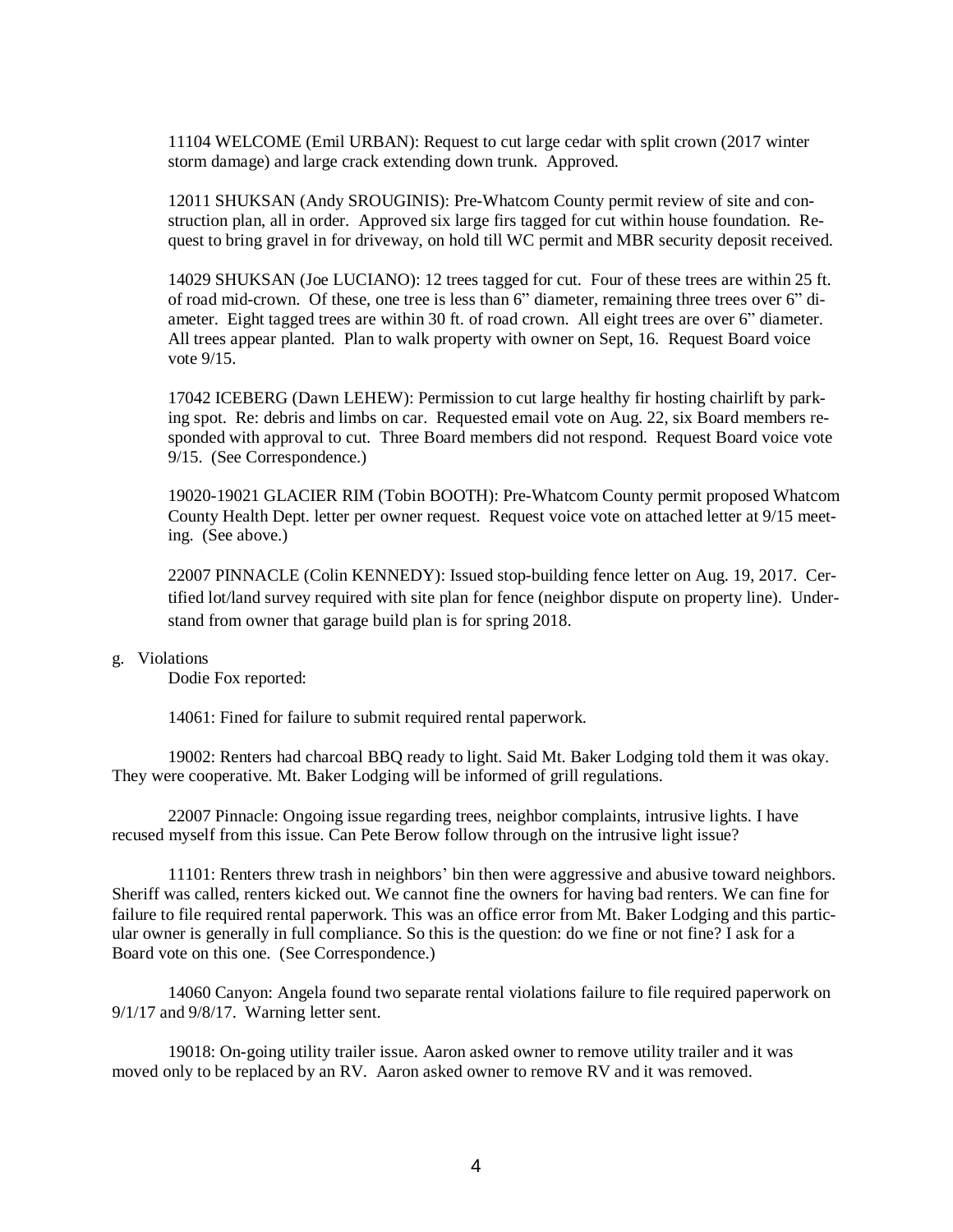14058 Canyon: Issued a noise warning for heavy equipment noise outside of allowed hours.

h. Member Relations

Dawn Chaplin updated the new member flyer. Noted on the flyer: There are no rentals allowed the first year of ownership. Permission for cutting trees: change to permission from Property Standards not the caretaker. Dawn would like to distribute this flyer to real estate agents. Ed Keller said we should be selective about which agents to give this to. Sally Hewitt said this flyer should be placed at the beginning of each New Member Packet.

i. Director-at-Large

No report.

### 4. Unfinished Business

- a. Ban drones in MBR? Discussed in Correspondence section.
- b. Job descriptions Pete Berow: end of meeting

c. Ongoing old gate card cancellation issue — Dodie Fox: delayed until next month.

d. Board opinion on Crowley lien (17044) for unpaid fines — Ed Keller recommended we put a lien on his property.

ACTION: Lida Vacek moved we put a lien on Mr. Crowley's property. Dawn seconded. Motion passed.

e. Vote on Resolution 2017-04: Mark Ablondi is concerned if we go to a 6" diameter cut limit we'll have more questionable trees falling in winter. Mark said 9" has worked well for MBR, while Snowline, Snowater, and other communities had problems last winter partly due to their smaller tree diameter cutting restrictions. Ed Keller: the 9" is for lot developments. Mark said by shrinking the size, we'll potentially have more dangerous trees in 10+ years. Lida Vacek stated the smaller size will bring a lot of work for all of us, Property Standards, and the Board. Mark said: by putting it in MBR regulations, people are more likely to not come forward to cut their trees, allowing for more questionable trees to grow bigger. Mark thinks we should leave property standard trees at 9 inches. Dennis Larson supports this. Mark said the more restrictive we get, the more fights we'll have with members.

ACTION: Mark Ablondi proposed we change the limit to 9" diameter across the board (lot development and maintenance). Dennis Larson seconded. Motion passed. Do we want to include written permission (email letter is acceptable)? Yes.

Resolutions, 2017-4, 2017-05, 2017-06 — Angela: all resolutions will be changed to 9" diameter.

# 5. New Business

a. MBRCC dangerous tree policy — Pete Berow: we should hire an arborist to look at our dangerous trees in MBR to determine if some trees need to be removed. Mark Ablondi said he and Aaron drove around looking at properties and trees in June and contacted members with questionable trees. ACTION: Lida Vacek moved we hire an arborist to check out dangerous trees on MBR and private property, and limit payment of the arborist to \$300. Mark Ablondi seconded. Motion passed. Aaron said we have \$1,000 in our budget for trees. Aaron will contact an arborist.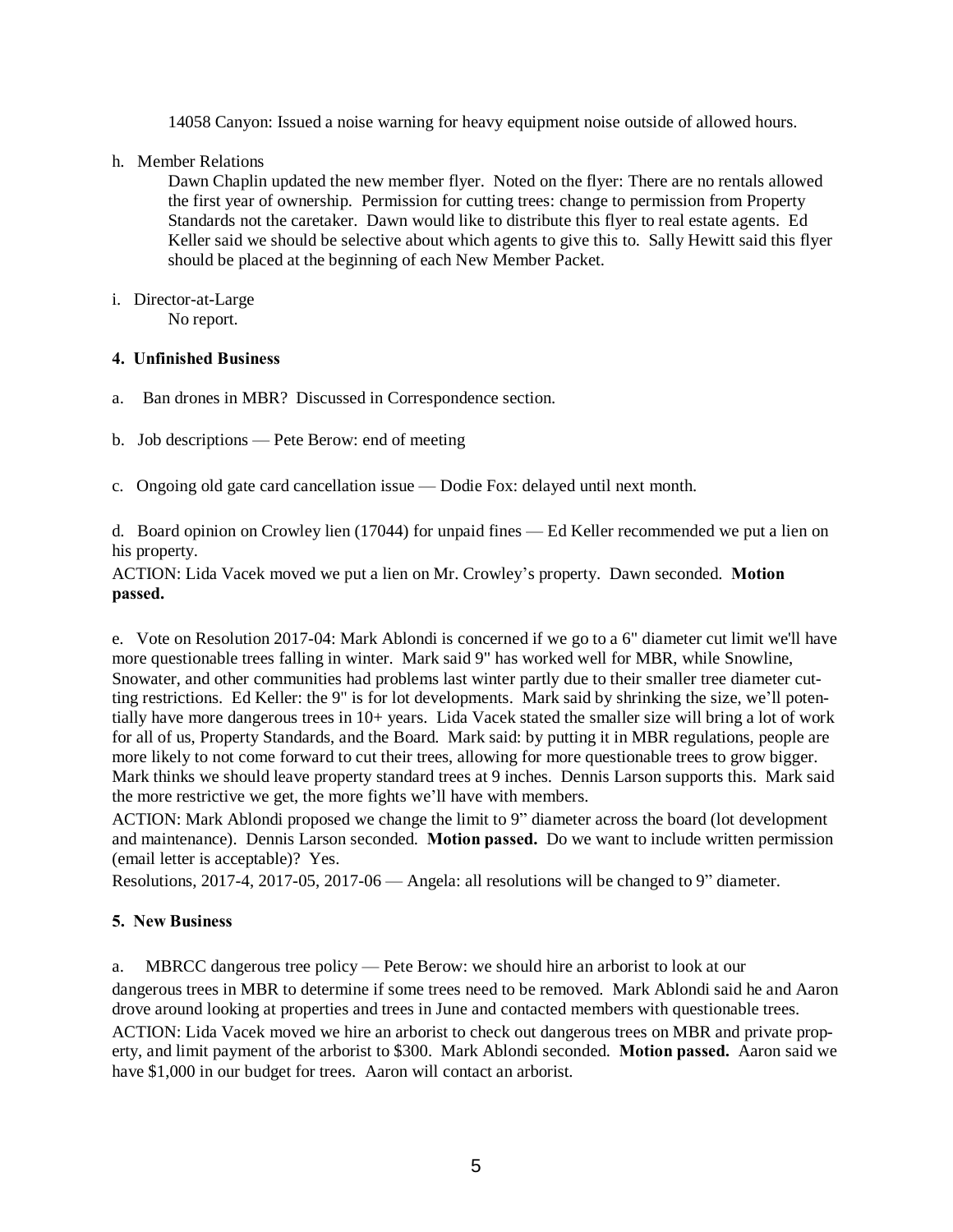b. Secure place for executive session minutes, office security —- Ed Keller: it's been on the agenda for months, 13 office keys are unaccounted for. He recommends we change the office lock from the inner office to outer office. All secure items will be stored in the closet. 15 keys unaccounted for: kitchen and clubhouse. Aaron recommends no changes on clubhouse, kitchen, and locks in other areas, pool chemicals, sauna, etc. Ed, Lida Vacek, Mark: we should change locks in the office. For executive session minutes: Pete Berow and Sally Hewitt should have the key to the locking file box. We need a small, lockable file. We will talk about this at the next Board meeting. Ed Keller: think about digital files, we'll check into getting Cloud access.

c. President's Letter for November dues notice — Angela: Pete Berow asked if there's anything we want to add.

d. Members accessing their property from county roads — Pete Berow: Snowline has a rule people can't access Snowline from a public road. Angela will write this up so we can change our Bylaws: MBR does not allow vehicular access from any state highway or forest service road or county road.

e. Requested MBR manual changes — Pete Berow: we need to update this manual, get rid of the committees which are no longer in existence (the Board can still appoint committees in the future).

f. Plan for Halloween (on a Tuesday) — Angela: Pete Berow said Angela wrote up a plan. Mark Ablondi will help and the plan is set. Mark will take care of the home sign-up sheet in the office.

g. Fine 11101 for failure to fill out rental paperwork — Dodie Fox: see Correspondence.

h. Inform members of new tree rules, etc., via Baker Bits, dues letter — Dodie Fox: hold off until next month.

i. Angela requests time off for trip to Spain — Angela: Pete Berow asked if anyone has a problem with this. Ed Keller said Christy will fill in. We're all happy Angela will take a vacation.

j. Good neighbor letter re: dead or leaning trees, etc. — Seth Carson presented his letters and the Board approved.

k. Should Christy create a new map at the entrance — Angela: Ed Keller said he talked to Christy about this. Christy can do this on a computer and can send a file to a sign company. Christy will let us know the cost.

l. Yoga at the clubhouse? — Mark Ablondi: is there a concern with members paying for the yoga class? Dawn Chaplin said this is illegal, the instructor would be running a business out of the clubhouse; this happened before and it was declined. Seth Carson asked: what about the food truck at the AGM? Was that illegal? Dawn: it's in our covenants that no business is allowed in MBR. The Board decided to table this until we can read the covenants and bylaws.

m. Email voting: 100 percent approval? — Mark Ablondi: Ed Keller stated this is governed by the state of WA, voting by email has to be unanimous with 100 percent Board participation. Mark: if we don't hear from all Board members, then what? Ed: if the issue just needs an opinion, we don't need 100 percent participation.